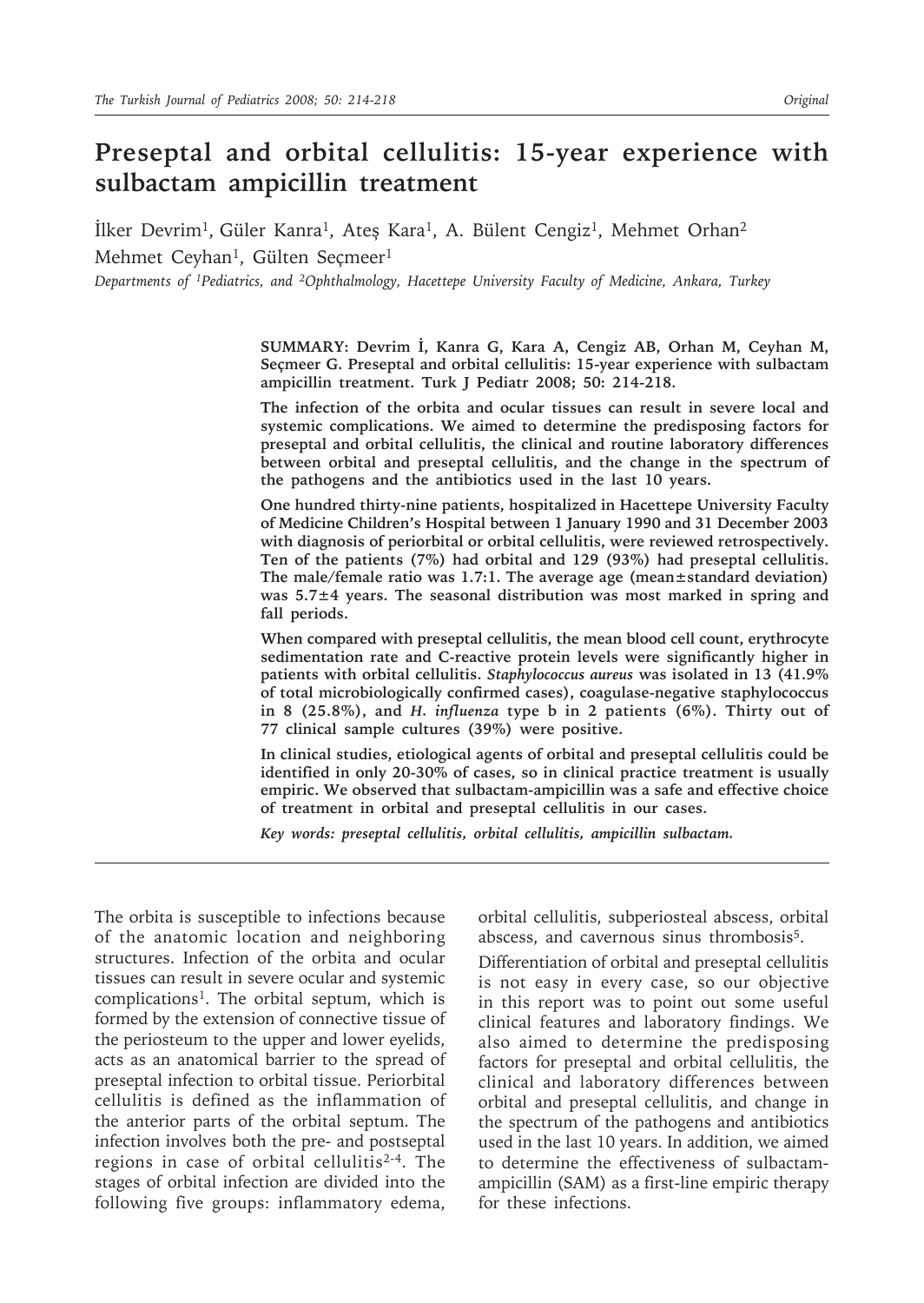### **Material and Methods**

One hundred thirty-nine patients, hospitalized at Hacettepe University Faculty of Medicine Children's Hospital between 1 January 1990 and 31 December 2003 with diagnosis of periorbital or orbital cellulitis, were reviewed retrospectively from their medical files.

Patients with periorbital edema, erythema, and increase in local hyperemia but without proptosis, ophthalmoplegia and visual impairment were defined as having preseptal cellulitis. The patients with proptosis, ophthalmoplegia and visual impairment were defined as having orbital cellulitis.

The demographic features of all patients, including age, gender, admission date (season, month, day, year) and possible risk factors such as conjunctivitis, upper respiratory tract infections, sinusitis, odontogenic infections and dental carries, history of trauma and allergy, and presence or absence of hordeolum, were recorded.

Results of routine laboratory tests including white blood cell count, erythrocyte sedimentation rate (ESR) and C-reactive protein (CRP) levels were recorded.

Statistical data was analyzed with SPSS for Windows release 11.5 (SSPS Inc, USA) and the non-parametric data were analyzed with chi-square test.

#### **Results**

One hundred thirty-nine patients with diagnosis of periorbital or orbital cellulitis who were hospitalized and followed in Hacettepe University Faculty of Medicine Children's Hospital were

reviewed. Ten of the patients (7%) had orbital and 129 (93%) preseptal cellulitis. Fifty-one of the 139 patients (36.7%) were female and 88 (63.3%) were male. The average age (mean $\pm$ standard deviation) was  $5.7\pm4$  years.

When the seasons of admission were compared from 1990-2003, 31 (22.3%) patients were admitted to the hospital in winter, 40 (28.8%) in spring, 31 (22.3%) in summer, and 37 (26.6%) in fall (Fig. 1). The seasonal distribution was most striking in children under one year, in whom 60% of admissions were in winter. Beyond this period, hospitalization was higher in the fall and spring, probably due to the windier weather in these periods and the increased amount of circulating pollens.

When the risk factors for orbital infections were evaluated, conjunctivitis and upper respiratory tract infections were the most striking factors; local lesions that destroy intact skin and tooth abscess were the other risk factors (Table I).

Clinical sinusitis defined as patients with postnasal drainage with diurnal coughing and sensitivity (tenderness) over the maxillary area was present in 38 (29.5%) out of 129 patients



**Fig. 1.** Seasonal age distribution of cases.

**Table I.** Risk Factors and Associated Diseases in Orbital and Preseptal Cellulitis

| Risk factors                                  | Present     | Absent      | Total      |
|-----------------------------------------------|-------------|-------------|------------|
| Conjunctivitis                                | 103 (74.1%) | 36 (25.9%)  | 139 (100%) |
| Upper respiratory tract infections            | 52 (37.4%)  | 87 (62.6%)  | 139 (100%) |
| Focal lesions on the face or near the orbita* | 35 (25.2%)  | 104 (74.8%) | 139 (100%) |
| Sinusitis                                     | 34 (24.5%)  | 105 (75.5%) | 139 (100%) |
| Odontogenic infections and dental caries**    | 27 (19.4%)  | 112 (80.6%) | 139 (100%) |
| Trauma                                        | 15 (10.8%)  | 124 (89.2%) | 139 (100%) |
| Similar history                               | $9(6.5\%)$  | 130 (93.5%) | 139 (100%) |
| Allergy                                       | $5(3.6\%)$  | 134 (96.4%) | 139 (100%) |
| Hordeolum                                     | $5(3.6\%)$  | 134 (96.4%) | 139 (100%) |

 \*35 cases in following groups: acne 8 (5.8%), insect bite 8 (5.8%), herpetic lesions 8 (5.8%), lesions secondary to the trauma 8 (5.8%), impetigo 8 (5%), and acute dacryocystitis 1 (0.7%).

\*\* 18 out of 27 patients had 18 dental caries and the remaining had dental abscess.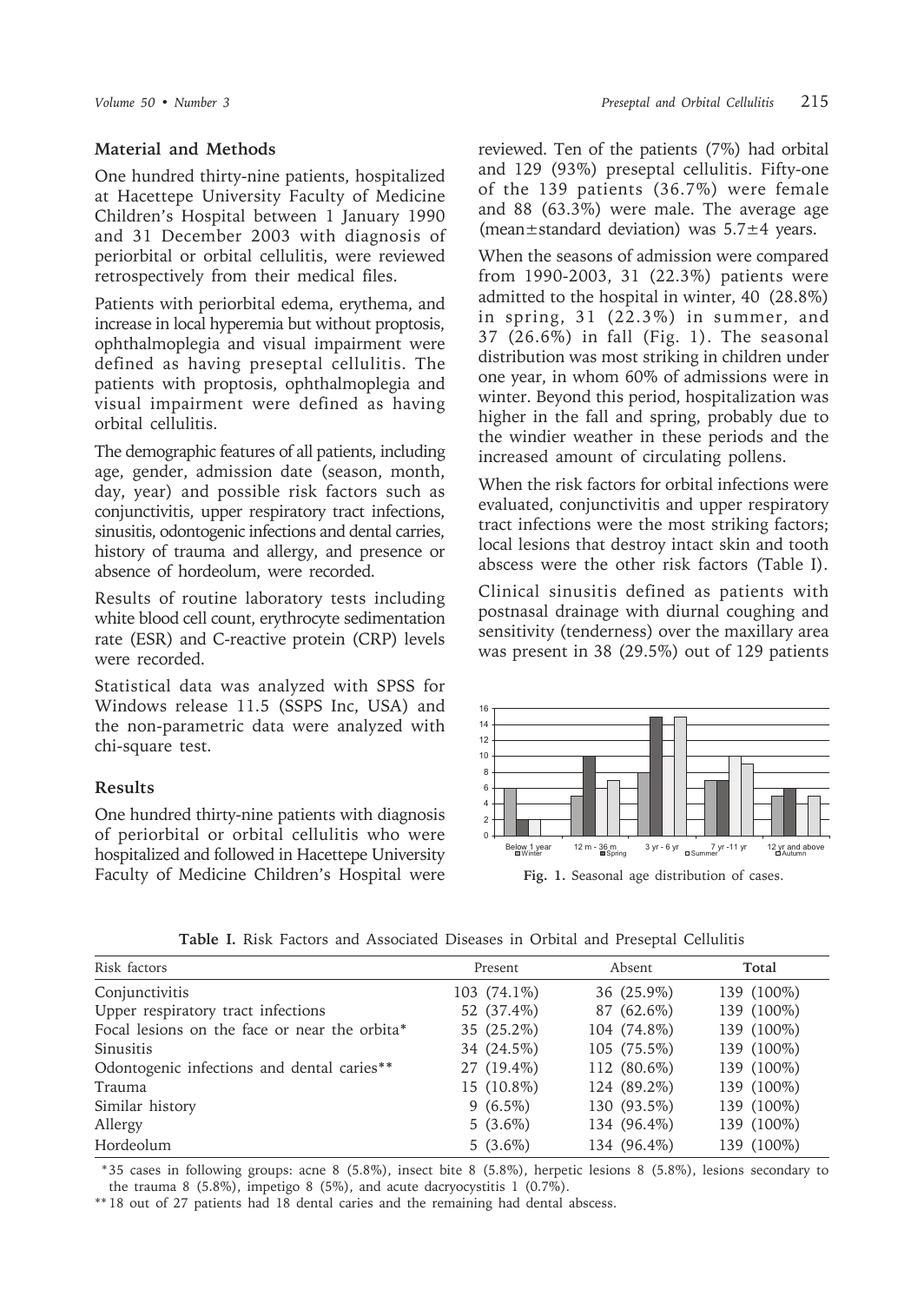with preseptal and 3 (30%) out of 10 patients with orbital cellulitis. Radiologically defined sinusitis (as evidenced by fluid-air levels, hypertrophy of mucosa and decrease in the inflation of sinuses) was present in 48 (37.2%) patients with preseptal cellulitis and in 7 (70%) patients with orbital cellulitis.

The mean white blood cell count of patients with preseptal cellulitis was  $12620 \pm 5919/\text{mm}^3$ (mean±standard deviation [SD]). When compared with preseptal cellulitis, the mean blood cell count, ESR and CRP levels were significantly higher in patients with orbital cellulitis  $(p<0.01)$ (Table II).

Pus and swab cultures from secretion of conjunctiva were taken from 81 of 139 patients (58.3%). Thirty cultures (37%) yielded the following microorganisms: *Staphylococcus aureus* in 13 (43%) cases and coagulasenegative staphylococcus in 8 (26.5%) cases. Blood cultures were taken from 137 of 139 (98.6%) patients and only 9 of them (7%) were positive. In blood cultures, coagulase-negative staphylococcus was isolated in 8 (88.8%) patients, whose pus cultures also yielded coagulase-negative staphylococcus (Table III). Eight of 9 positive blood cultures were from orbital cellulitis cases.

Sulbactam–ampicillin (SAM), a beta-lactamase inhibitor combined amino-penicillin, was used as a first-line empiric antimicrobial drug for the treatment for preseptal and orbital cellulitis (in 89.9% of cases) at the dose of 100 mg/kg/ day. All patients completely recovered without any severe side effects that resulted in drug discontinuation. A glycopeptide, vancomycin, was added in the starting regimens in 4 (3%) complicated cases, such as intracranial abscesses accompanying orbital cellulitis. Intravenous acyclovir was combined in the initial regimens for 7 (5%) patients with herpetic lesions.

Surgical procedures were applied in 2 (1.6%) patients with preseptal cellulitis (sinus surgery and sinus endoscopy), and in 5 (50%) patients with orbital cellulitis (intracranial abscess drainage, orbital surgery, and ethmoidectomy).

The duration of hospitalization of cases with orbital cellulitis was 16.6±9.03 days longer compared to patients with preseptal cellulitis  $(5.2 \pm 2.2$  days).

## **Discussion**

Periorbital and orbital cellulitis were seen more frequently in children than adults<sup>6</sup>. Unless appropriately treated, periorbital and orbital cellulitis can result in optic neuritis, optic

|                                                                                                     | Hemoglobin $(g/dl)$                                 | White blood cell count<br>$(WBC/mm^3)$                    | ESR (mm/hour)                                           | $CRP$ (mg/dl)                                        |
|-----------------------------------------------------------------------------------------------------|-----------------------------------------------------|-----------------------------------------------------------|---------------------------------------------------------|------------------------------------------------------|
| Total (mean $\pm$ SD)<br>Preseptal cellulitis (mean $\pm$ SD)<br>Orbital cellulitis (mean $\pm$ SD) | $11.8 \pm 1.90$<br>$11.8 \pm 1.95$<br>$11.7 + 1.14$ | $12620 \pm 5919$<br>$12322 \pm 5064$<br>$17620 \pm 11945$ | $36.95 \pm 27.1$<br>$39.6 \pm 26.1$<br>$67.22 \pm 29.4$ | $3.9 \pm 6.07$<br>$3.67 \pm 5.93$<br>$7.78 \pm 7.73$ |
|                                                                                                     |                                                     | P < 0.01                                                  | P < 0.01                                                | P < 0.01                                             |

**Table II.** Laboratory Findings of the Study Groups

ESR: Erythrocyte sedimentation rate. CRP: C-reactive protein.

| Table III. Isolated Agents in Periorbital and Orbital Cellulitis |  |  |  |  |  |
|------------------------------------------------------------------|--|--|--|--|--|
|------------------------------------------------------------------|--|--|--|--|--|

|                                        | Pus cultures<br>$n \ (\%)$ | Blood cultures<br>$n \ (\%)$ | Total<br>$n \ (\%)$ |
|----------------------------------------|----------------------------|------------------------------|---------------------|
| Staphylococcus aureus                  | 13 (43%)                   |                              | 13 (32.5%)          |
| Coagulase-negative staphylococcus      | $8(26.6\%)$                | $8(88.8\%)$                  | $8(20\%)$           |
| Streptococcus pneumoniae               | 3 $(10\%)$                 | $1(11.2\%)$                  | 4 $(10\%)$          |
| Haemophilus influenzae type b          | 2 $(6.6\%)$                |                              | 2 $(5%)$            |
| Streptococcus (other than pneumococci) | 2 $(6.6\%)$                |                              | 2 $(5%)$            |
| Others*                                | 2 $(6.6\%)$                |                              | $3(2.5\%)$          |
| Total                                  | 30 (77.5%)                 | $9(22.5\%)$                  | 39 (100%)           |

\*1 *Klebsiella pneumoniae* and 1 *Pseudomonas aeruginosa*.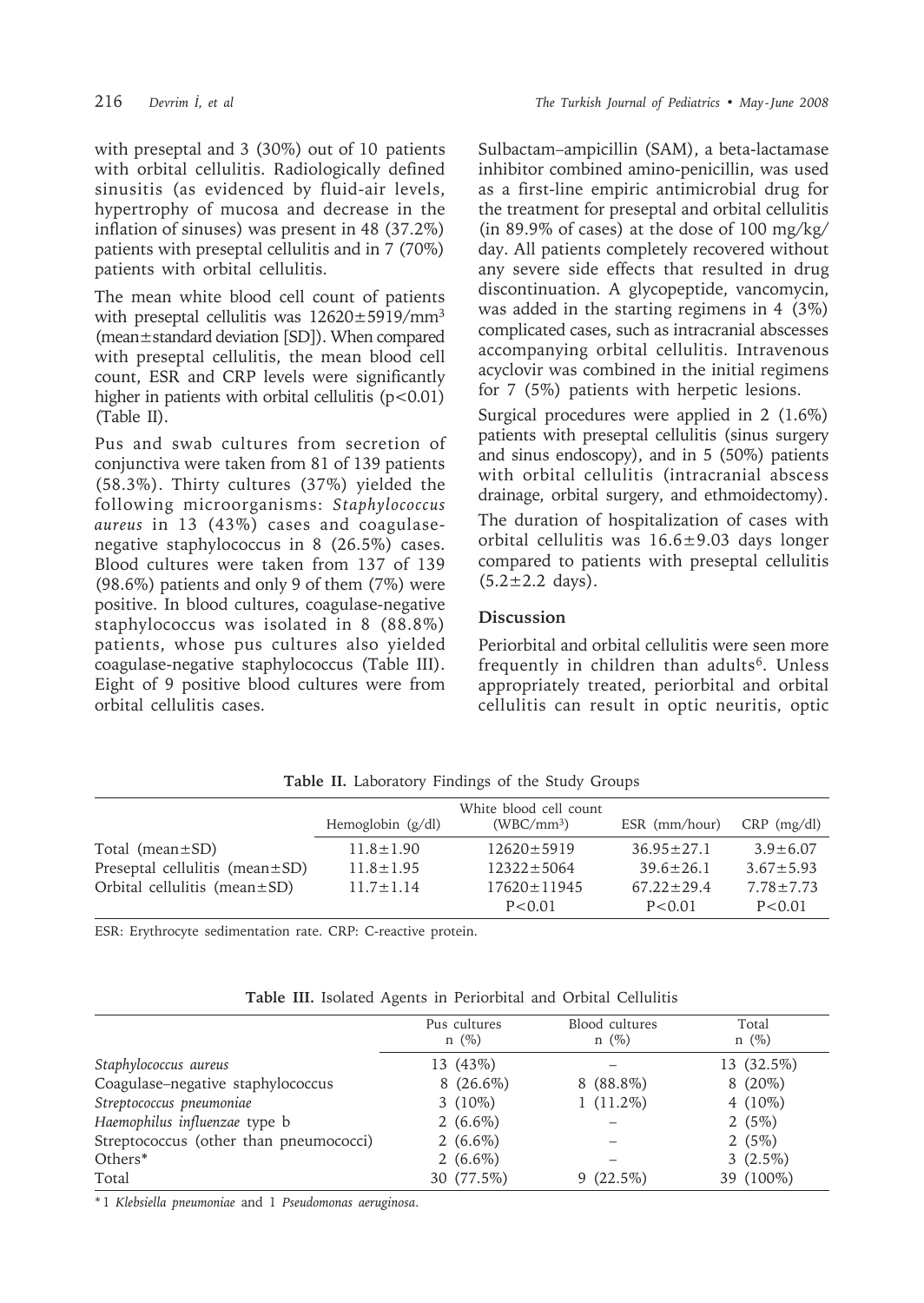atrophy, blindness, cavernous sinus thrombosis, superior orbital fissure syndrome, orbital apex syndrome, meningitis, brain abscess, subdural empyema and even death7,8. Before the antibiotic era, it was reported that orbital cellulitis had a fatality rate of 17% associated with blindness in one-quarter of the patients<sup>9</sup>.

There is a close relationship between orbital infections and infections of the paranasal  $sinuses<sup>10-12</sup>$ . The ratio of sinusitis accompanying orbital infections was reported as ranging between 81%-91%13,14. In our study, clinically diagnosed sinusitis was seen in 34 patients (24.5%) and radiologically confirmed sinusitis in 48 patients (37.2%). Upper respiratory tract infections were seen in a higher proportion (52 patients, 37.4%). The rate of sinusitis may seem to be lower than expected, but it could be a result of the higher number of patients under six years old, in whom the development of the sinuses was not yet completed. It must be noted that even in patients with preseptal cellulitis, sinusitis must be ruled out radiologically.

The other important risk factors are trauma, odontogenic infections and skin lesions near the eye. Conjunctivitis was seen in 74.1% (103 patients) and was seen as the most prominent risk factor, but it could be only an early accompanying symptom of orbital/ preseptal cellulitis.

White blood cell count, ESR and CRP levels and the ratio of fever and presence of lymphadenopathy were higher in the orbital cellulitis group than in preseptal cellulitis. In addition to the symptoms of periorbital edema, erythema, increase in local hyperemia associated with proptosis, ophthalmoplegia and visual impairment, the presence of lymphadenopathy and fever and higher levels of the white blood cell count, ESR and CRP levels can help in the differentiation of preseptal and orbital cellulitis. However, it must be kept in mind that all of those high values of routine laboratory results can be seen in preseptal cellulitis. Blood cultures revealed positive results in only one case of preseptal cellulitis, which was correlated with pus results. It could be concluded that routine blood cultures had no effect on clinical followup of patients with preseptal cellulitis.

In our study, 30 (37%) of 81 pus cultures and 9 (7%) of 137 blood cultures were positive. Israele<sup>7</sup>, Mills<sup>15</sup> and Kanra<sup>3</sup> found

that cultures taken from 75%, 50% and 43% of patients, respectively, were found to be positive. Generally, the main isolated organism was *Haemophilus influenzae*7,15-17 and *Streptococcus pneumoniae*18. With the introduction of the *H. influenzae* type B (Hib) vaccines in routine immunization schema, recent studies indicated a definite decline in Hib-related orbital and periorbital infection<sup>14,19,20</sup>. In our study from 1990-2003, *S. aureus* was the predominant etiologic agent (41%), followed by coagulasenegative *S. aureus* (25%), *S. pneumoniae* (9%) and *H. influenzae* (6%), which is consistent with the study made by Kanra<sup>3</sup> at the same hospital from 1983-1993. There was no methicillinresistant staphylococcus isolate in this group. Although in recent years, increased communityacquired methicillin-resistant *S. aureus* (MRSA) infection has been reported, none was isolated in our series.

The major antimicrobial therapy was SAM. Patients were administered parenteral antibiotics for five days on average followed by seven additional days of oral antibiotics. The hospitalization duration was significantly longer in orbital cellulitis (16 days on average) than preseptal cellulitis (5 days on average), and this period was not affected by the etiologic agents.

In conclusion, we can say that orbital infections require urgent diagnosis and treatment. We conclude that SAM can be the first choice of antibiotics in orbital infections with good tissue penetration and spectrum. The major advantage of SAM is early discharge from hospital and the availability of an oral formulation of SAM, or amoxicillin-clavulanate as a concurrent treatment following intravenous SAM treatment. Secondly, Hib vaccination should be suggested to families to prevent not only the meningitis but also other potentially severe infections including preseptal cellulitis.

#### **REFERENCES**

- 1. Uzcategui N, Warman R, Smith A, Howard CW. Clinical practice guidelines for orbital cellulitis. J Pediatr Ophthalmol Strabismus 1998; 35: 73-79.
- 2. Lessner A, Stern AG. Preseptal and orbital cellulitis. Infectious Dis Clin North Am 1992; 6: 933-952.
- 3. Kanra G, Secmeer G, Gonc EN, Ceyhan M, Ecevit Z. Periorbital cellulitis: a comparison of different treatment regimens. Acta Paediatr Jpn 1996; 38: 339-342.
- 4. Mawn AL, Jordan RD, Donahue PS. Preseptal and orbital cellulitis. Ophthalmol Clin North Am 2000; 13: 324-335.